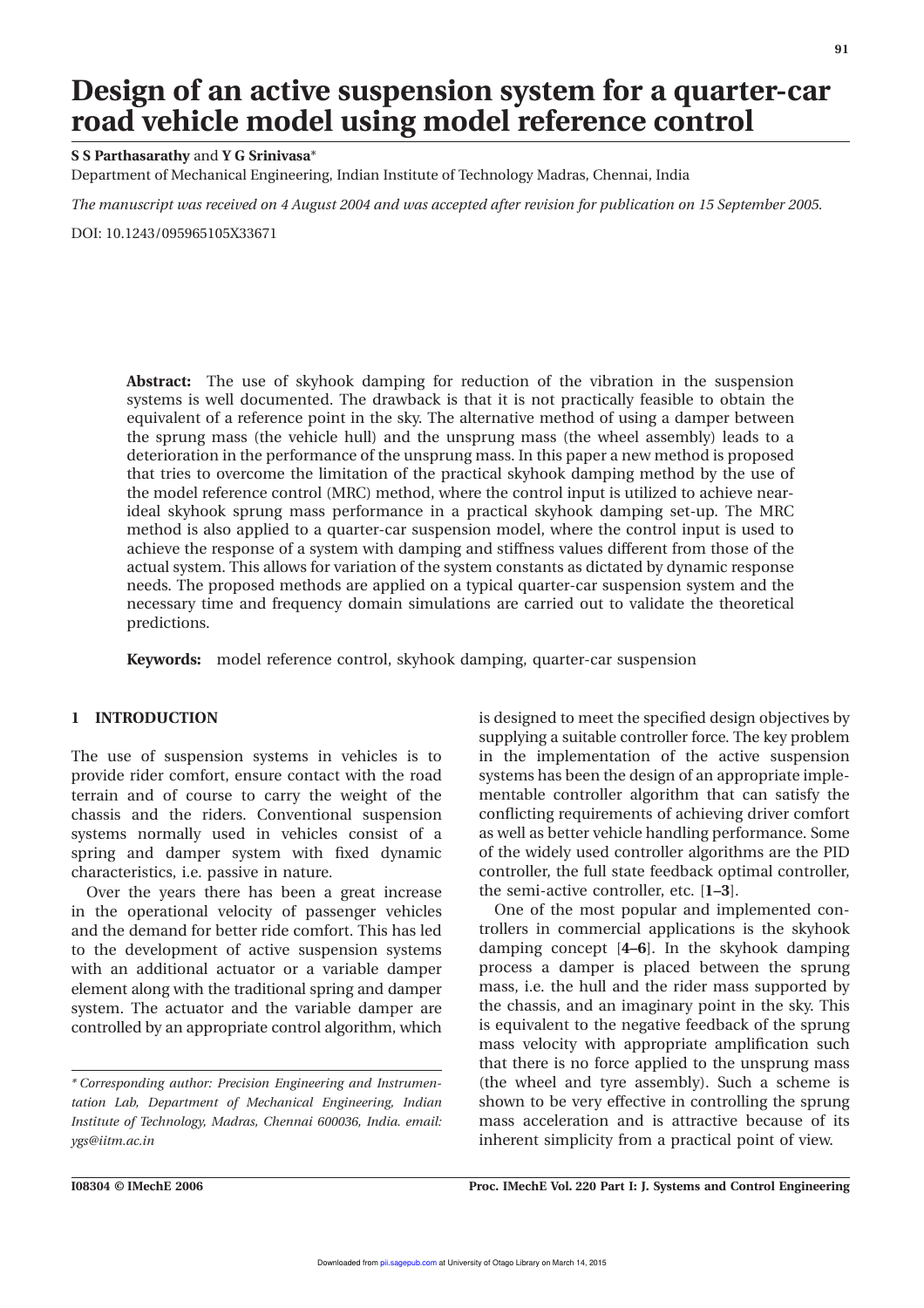not possible. The practical implementation calls for skyhook-based suspension system [**4**, **5**]. the use of an actuator between the sprung and the In this paper a new method is proposed that

The key issue with the skyhook approach is that it the sprung as well as the unsprung masses. Thus the is not practically implementable, because finding an dynamic response of the practical skyhook damping imaginary point in the sky for fixing the damper is system is considerably worse than that of the ideal

unsprung masses. However, this leads to deterioration improves the sprung mass performance compared of the unsprung mass dynamic performance as the to the practical skyhook case by using a control force controller force input has to be applied on both input in the practical skyhook set-up. The requisite



**Fig. 1** Model reference control system



**Fig. 2** Quarter-car with practical skyhook damping

**Proc. IMechE Vol. 220 Part I: J. Systems and Control Engineering I08304 © IMechE 2006**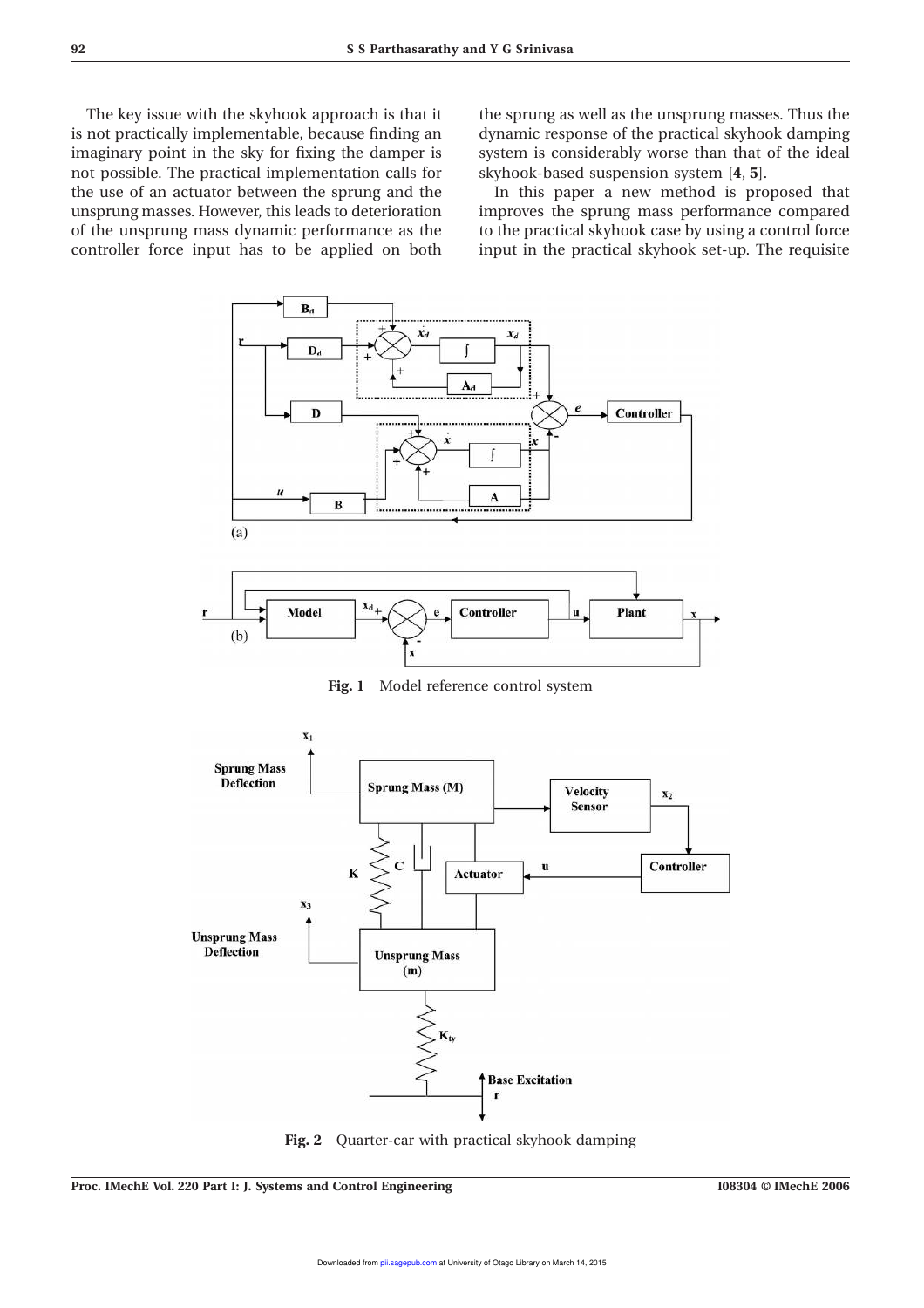controller force input to achieve this objective has response is concerned. In such cases it is possible been obtained by application of model reference to adopt an active suspension based on the MRC control (MRC) theory. The work has been carried out concept where the controller can force the system to for a quarter-car model of vehicles that can model behave in an optimal manner. This possibility has the vertical motion of the sprung mass alone. A also been explored in this paper, where a passive comparison of the time and frequency domains of suspension with a given damping coefficient is the simulations for the different models proves forced to behave as a system with a lower damping the superiority of the MRC-based system over the coefficient, leading to a better dynamic response. passive as well as the practical skyhook-based system responses.

The application of MRC theory is not limited to that of the practical skyhook case in active suspen- **2 MODEL REFERENCE CONTROL** sion systems. There are many cases in active suspension systems where the design and practical Model reference control (MRC) operates on the

constraints force the designer to use springs and basic principle of making a given system behave as dampers that are suboptimal as far as the dynamic a desired system by the application of a suitable

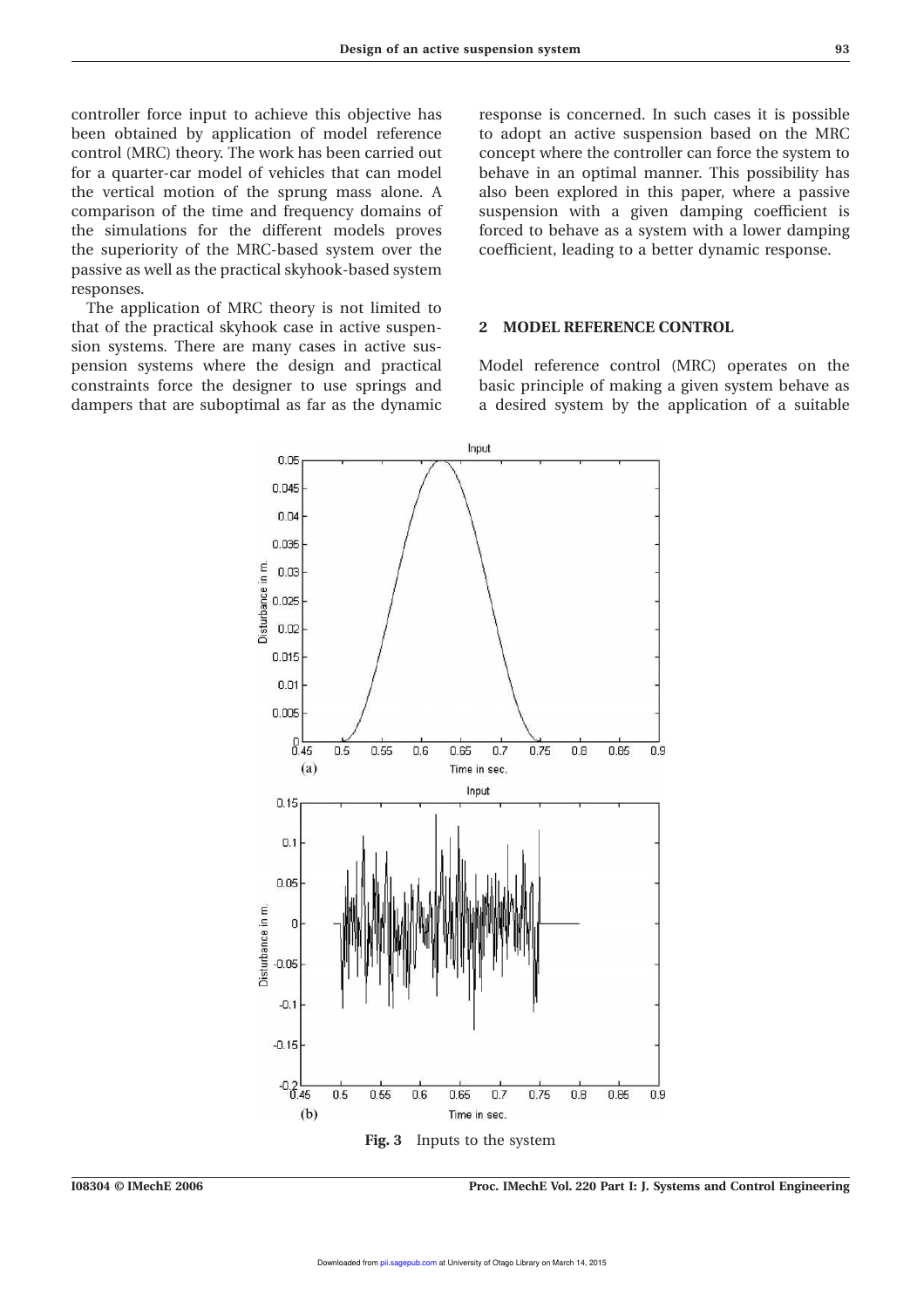control force. The desired system is referred to as the The plant is considered to be characterized by the model reference system. The versatility of the MRC following equation method lies in the fact that the model reference *x*ystem does not need to be a practical system, but can be any ideal mathematical model, and does not where need to be practically feasible [**5**]. The output of such a model is compared to that of the actual  $x =$ state vector of the plant system response and the difference error signal is  $u =$  control vector used to generate the required controller input. A brief *f*=vector-valued function theoretical outline of the MRC method is given  $A = n \times n$  constant matrix below. Figure 1 shows the block diagram of the model  $\mathbf{B} = n \times r$  constant matrix reference control system. *r*=road disturbance input

$$
\dot{\mathbf{r}} = f(\mathbf{x}, \mathbf{u}, t) = \mathbf{A}\mathbf{x} + \mathbf{B}\mathbf{u} + \mathbf{D}r \tag{1}
$$



**Fig. 4** Sprung mass acceleration values

**Proc. IMechE Vol. 220 Part I: J. Systems and Control Engineering I08304 © IMechE 2006**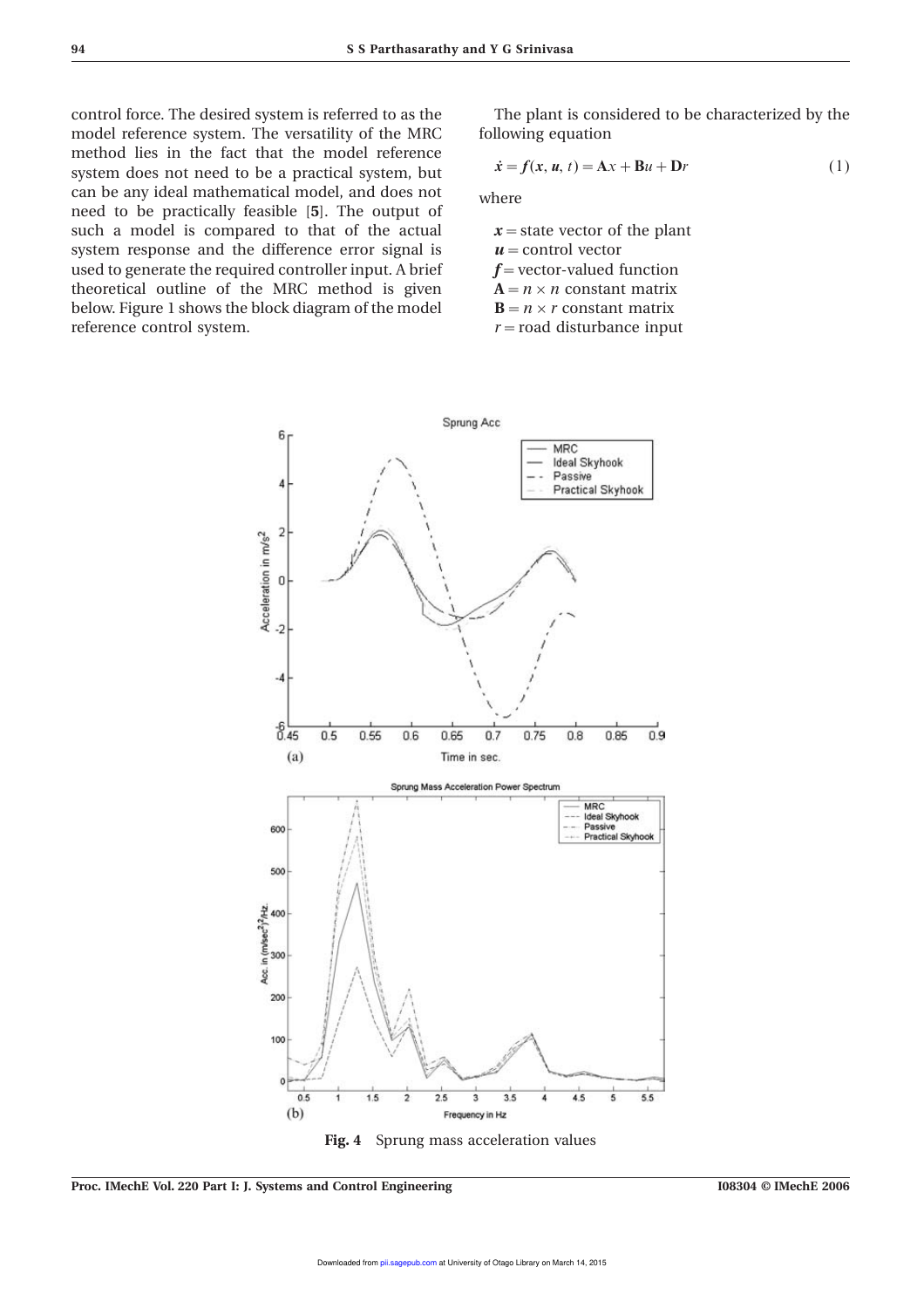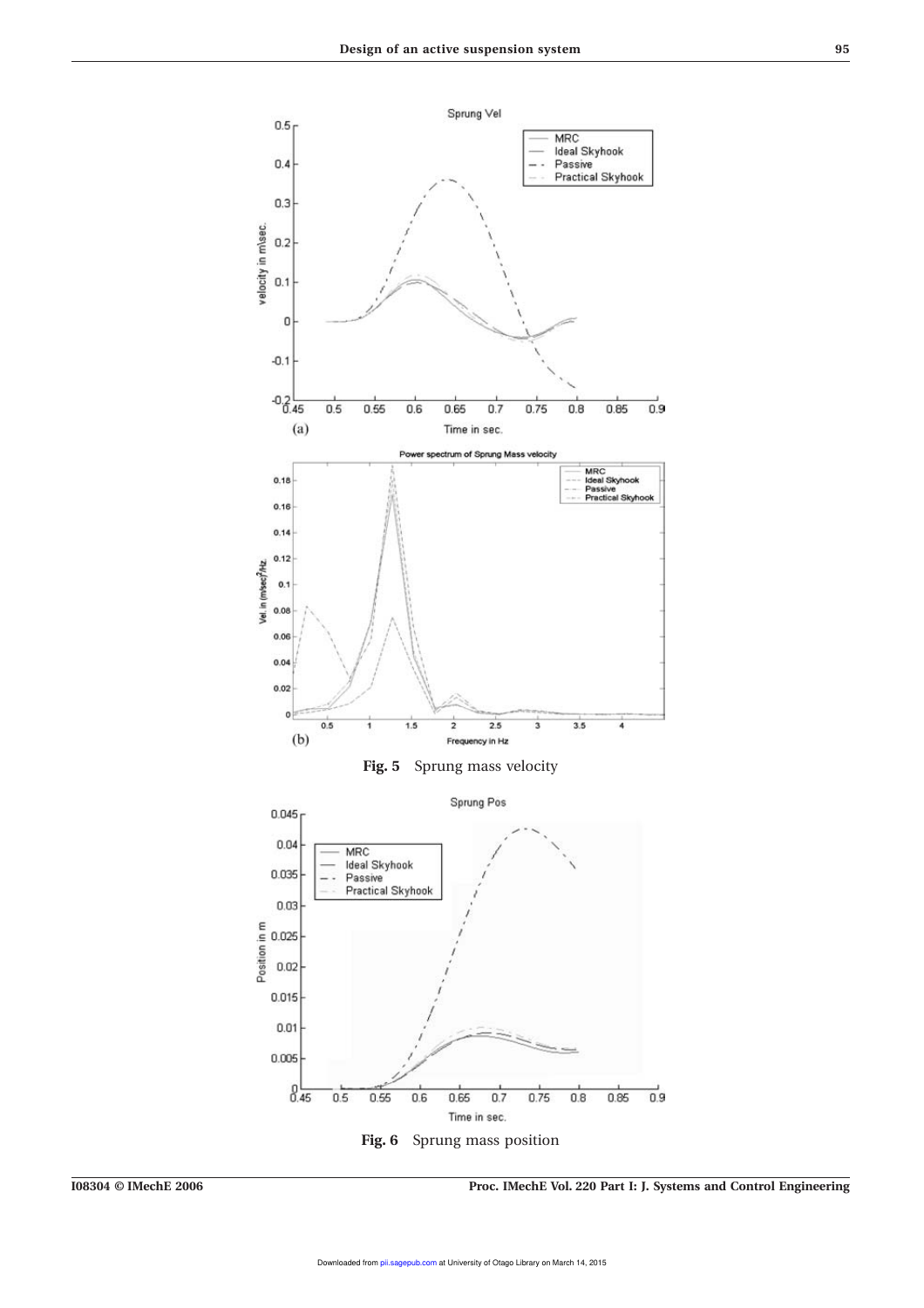It is assumed that the model reference system is

$$
\dot{x}_{d} = A_{d}x_{d} + B'_{d}v = A_{d}x_{d} + B_{d}u + D_{d}v
$$
 (2)

where

 $A_d = n \times n$  constant matrix  $\mathbf{B}'_{d}$ *r*=road disturbance input

v is a vector =  $\begin{bmatrix} u \\ 0 \\ v \end{bmatrix}$  $\boldsymbol{0}$ *u*  $\begin{bmatrix} 0 \\ r \end{bmatrix}$ 

 $_{d}$  in equation (2) given by have negative real parts, ensuring an asymptotically stable equilibrium state. The error vector *e* is defined

$$
x_{d} = \text{state vector of the model} \qquad e = x_{d} - x \tag{3}
$$

From equations (1) and (2)

and  
\n
$$
\dot{e} = \dot{x}_d - \dot{x} = A_d x_d + B'_d v - f(x, u, t)
$$
\n
$$
= A_d e + A_d x - f(x, u, t) + B'_d v \tag{4}
$$

The aim of the controller is to ensure that at the steady state  $x = x_d$  and  $\dot{x} = \dot{x}_d$  and  $e = \dot{e} = 0$ . This can



**Proc. IMechE Vol. 220 Part I: J. Systems and Control Engineering I08304 © IMechE 2006**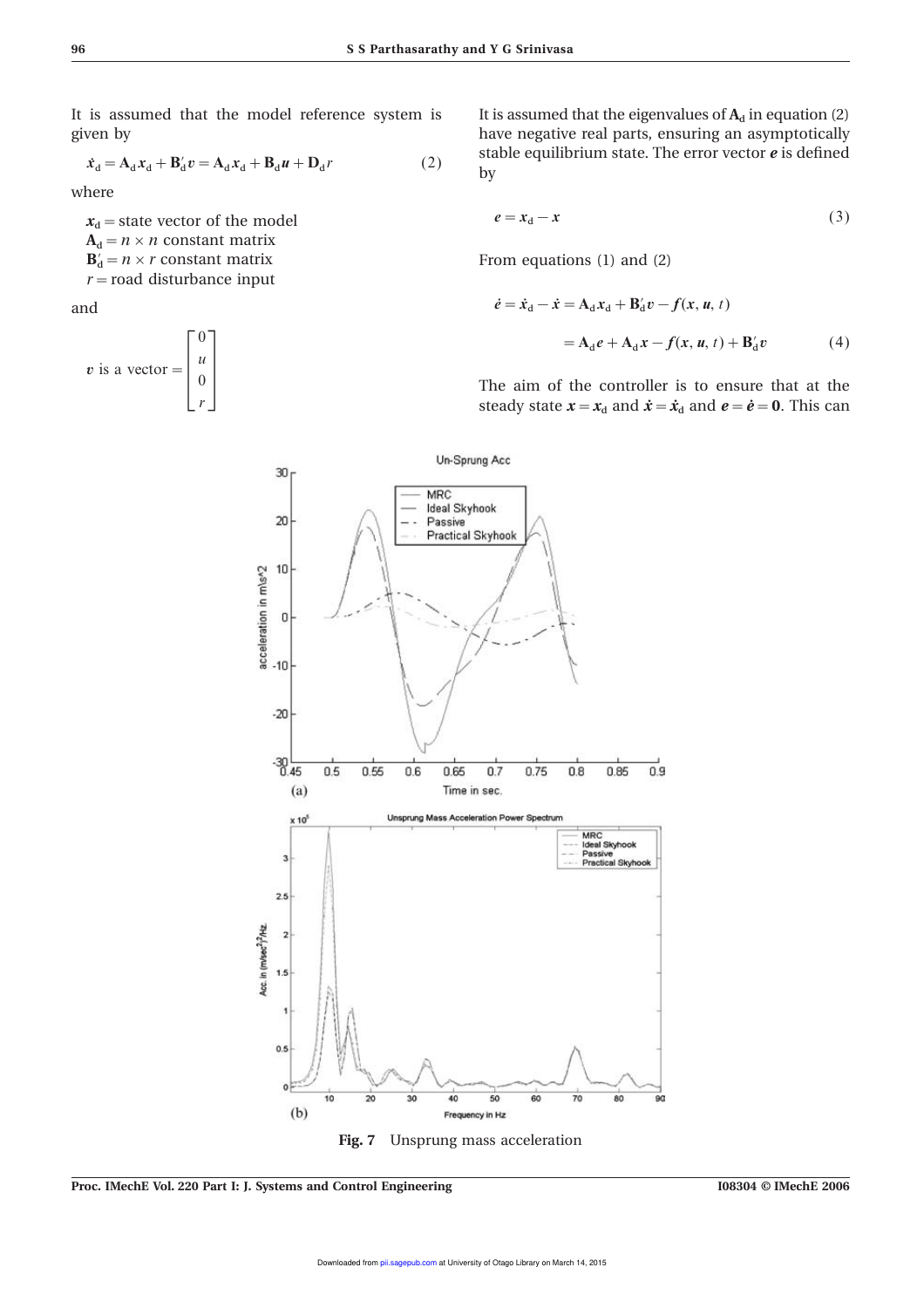be achieved by ensuring the Lyapunov stability of where **P** is a positive-definite Hermitian or real the error equation system. Consider the following Lyapunov function *V* and its derivative as given in  $M_1 = e^T P[A_d x - f(x, u, t) + B'_d v] = \text{scalar}$  (6) the following equations

$$
V(e) = e^{\mathrm{T}} \mathbf{P}e
$$
  
\n
$$
\dot{V}(e) = e^{\mathrm{T}} \mathbf{P}e + e^{\mathrm{T}} \mathbf{P}e
$$
  
\n
$$
= [e^{\mathrm{T}} \mathbf{A}_d^{\mathrm{T}} + x^{\mathrm{T}} \mathbf{A}_d^{\mathrm{T}} - f^{\mathrm{T}}(x, u, t) + v^{\mathrm{T}} \mathbf{B}_d^{\mathrm{T}}] \mathbf{P}e
$$
  
\n
$$
+ e^{\mathrm{T}} \mathbf{P} [\mathbf{A}_d e + \mathbf{A}_d x - f(x, u, t) + \mathbf{B}_d^{\mathrm{T}} v]
$$
  
\n
$$
= e^{\mathrm{T}} (\mathbf{A}_d^{\mathrm{T}} \mathbf{P} + \mathbf{P} \mathbf{A}_d) e + 2M_1
$$

symmetric matrix and  $M<sub>1</sub>$  is given by

$$
M_1 = e^{\mathrm{T}} \mathbf{P} [\mathbf{A}_d \mathbf{x} - f(\mathbf{x}, \mathbf{u}, t) + \mathbf{B}_d' \mathbf{v}] = \text{scalar}
$$
 (6)

It can be seen that the expression for *M* results in a  $\theta$  scalar quantity.

The Lyapunov stability criterion is satisfied if the  $\dot{V}(e) = e^{\text{T}} \mathbf{P}e + e^{\text{T}} \mathbf{P}e$  following conditions are satisfied: if  $\mathbf{A}_{d}^{\text{T}} \mathbf{P} + \mathbf{P} \mathbf{A}_{d} = -\mathbf{Q}$ is a negative definite matrix and if the control input  $=$  $[e^T A_d^T + x^T A_d^T - f^T(x, u, t) + v^T B_d^T]$ **Pe** *u* in the expression for *M*<sub>1</sub> can be so chosen as to make the value of  $M_1$  negative. This will ensure that the equilibrium state around the point  $e = 0$  is asymptotically stable. The controller input, which would be a solution of an inequality, would force the plant to behave as the model system in the (5) dynamic state.

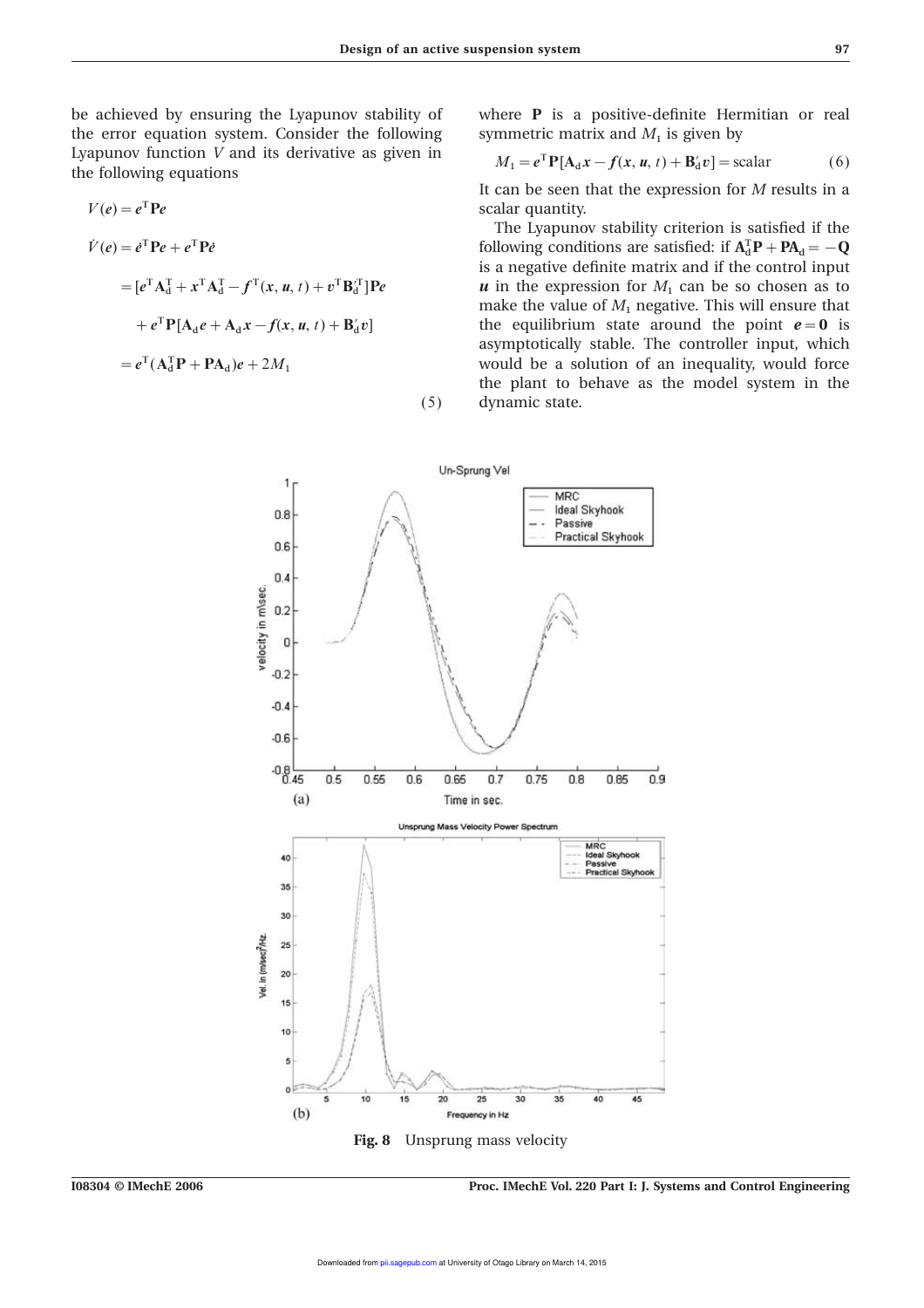The active suspension design calls for choosing an appropriate model of the vehicle. For the purpose of making a dynamic evaluation several vehicle models have been developed. Of these the quartercar model is the simplest and most amenable for intuitive analysis [**1**, **7**]. The quarter-car model of the *x˙* suspension is a two degree of freedom (DOF) model, which models the vertical or the heave motion of the vehicle alone. As the design goal of most of the active suspension is to reduce the vertical acceleration, the  $(10)$ quarter-car model is sufficient from the controller design point of view. Hence the quarter-car system study for the MRC design.

**3 QUARTER-CAR VEHICLE MODEL** The dynamic equations for the quarter-car system (plant) can be written as follows

$$
\dot{x}_1 = x_2 \tag{7}
$$

$$
\dot{x}_2 = \frac{1}{M} [K(x_3 - x_1) + C(x_4 - x_2) + u]
$$
\n(8)

$$
\dot{x}_3 = x_4 \tag{9}
$$

$$
\dot{x}_4 = \frac{1}{m} [K_{\text{ty}}(r - x_3) - K(x_3 - x_1) - C(x_4 - x_2) - u]
$$
\n(10)

 $_1$  refers to the sprung mass has been chosen as the vehicle model in the present represents the sprung mass velocity,  $x_3$  represents the unsprung mass position, and  $x_4$ 



**Proc. IMechE Vol. 220 Part I: J. Systems and Control Engineering I08304 © IMechE 2006**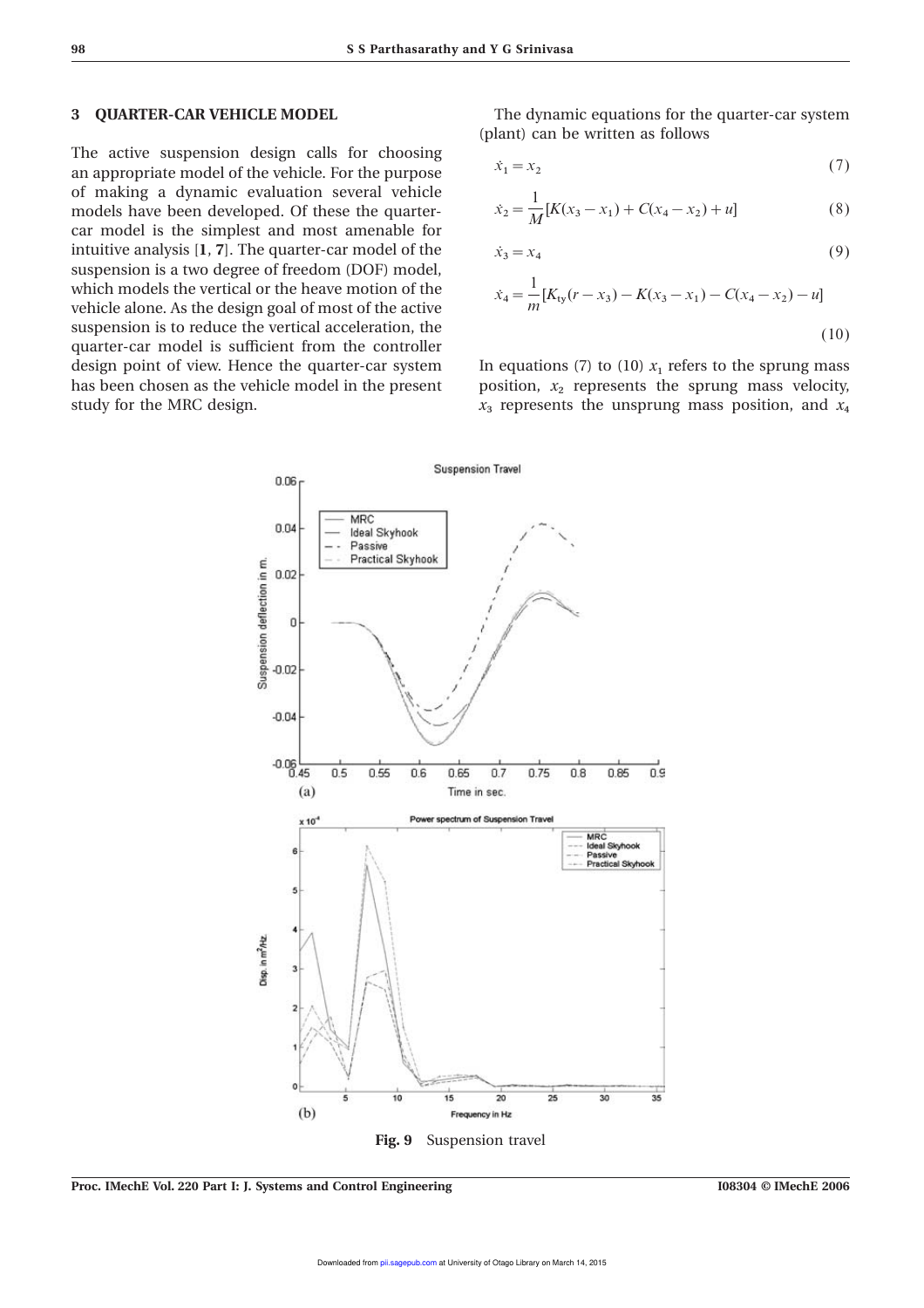represents the unsprung mass velocity. The road (equation (10)) would not be present. For the MRCstiffness, damping constant, and tyre stiffness are obtained in the next section. represented by the variables  $K$ ,  $C$ , and  $K_{\text{ty}}$  respectively; *u* represents the force developed by the actuator based on the controller algorithm. For the schematic shown in Fig. 2 the practical skyhook damping case  $\frac{4 \text{ MRC} \text{ PROBLEM FORMULATION} - \text{SKYHOOK}}{\text{CASE}}$ is adopted. Hence the controller force is given by

$$
u = -K_{\rm sky} x_2 \tag{11}
$$

where  $K_{\text{sky}}$  refers to the amplification constant used. where  $K_{sky}$  refers to the amplification constant used. represent the plant dynamic equation as described In the case of an ideal skyhook system the  $u$  term in in equation (1). The model system equations are the expression for the unsprung mass acceleration those of the ideal skyhook suspension system. Hence

disturbance input is given by  $r$ . The suspension based system the expression for the value of  $u$  is

The formulation of the MRC problem for the quartercar case would be carried out within the framework described in section 2. The equations (7) to (11) in equation (1). The model system equations are



**I08304 © IMechE 2006 Proc. IMechE Vol. 220 Part I: J. Systems and Control Engineering**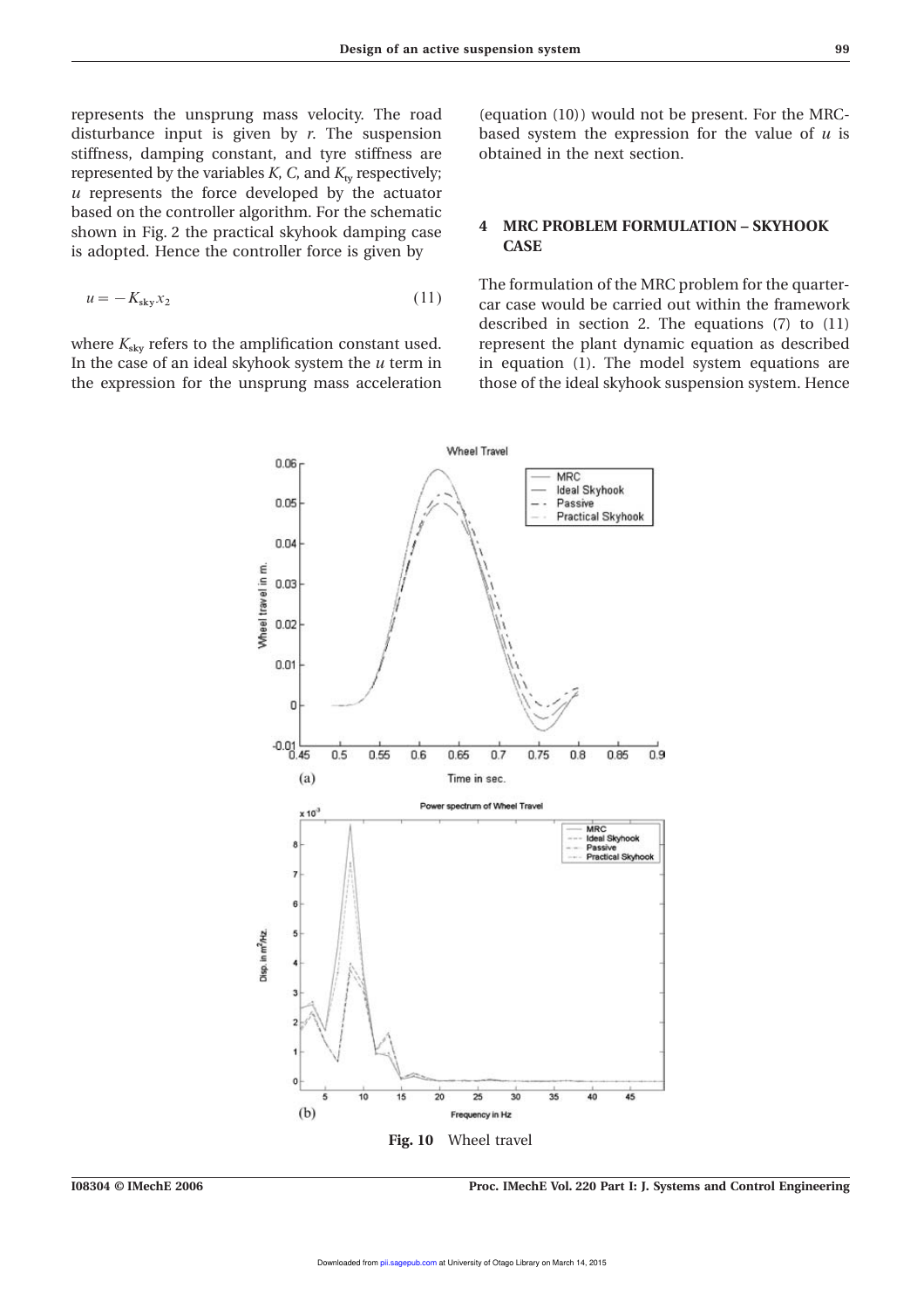$$
\dot{x}_{1d} = x_{2d} \tag{12}
$$

$$
\dot{x}_{2d} = \frac{1}{M} [K(x_{3d} - x_{1d}) + C(x_{4d} - x_{2d}) + u]
$$
(13)

$$
\dot{x}_{3d} = x_{4d} \tag{14}
$$

$$
\dot{x}_{4d} = \frac{1}{m} [K_{\text{ty}}(r - x_{3d}) - K(x_{3d} - x_{1d}) - C(x_{4d} - x_{2d})]
$$

they are given as The expressions in equations (1) and (2) can be rewritten as by separating the input vector  $v$  to its control input and road disturbance input components respectively

$$
\dot{x} = Ax + Bu + Dr \tag{16a}
$$

$$
\dot{x}_{d} = A_{d}x_{d} + B_{d}u + D_{d}r
$$
\n(16b)

In equations (16) *u* represents the MRC control input (15) and *r* the road disturbance input;  $A_d$  and  $B_d$ , as



**Fig. 12** Sprung mass acceleration



*x˙*  $\overline{\phantom{0}}$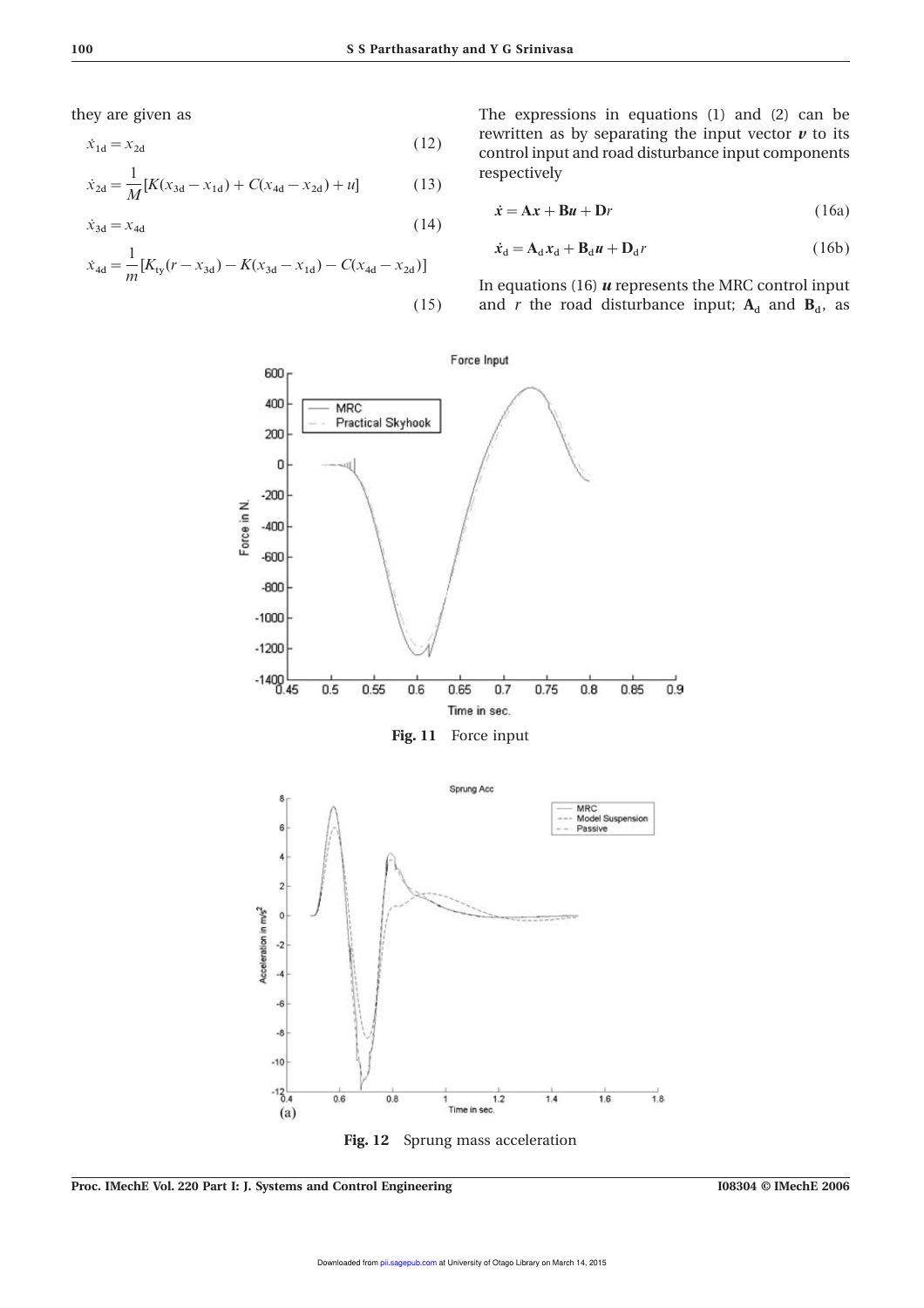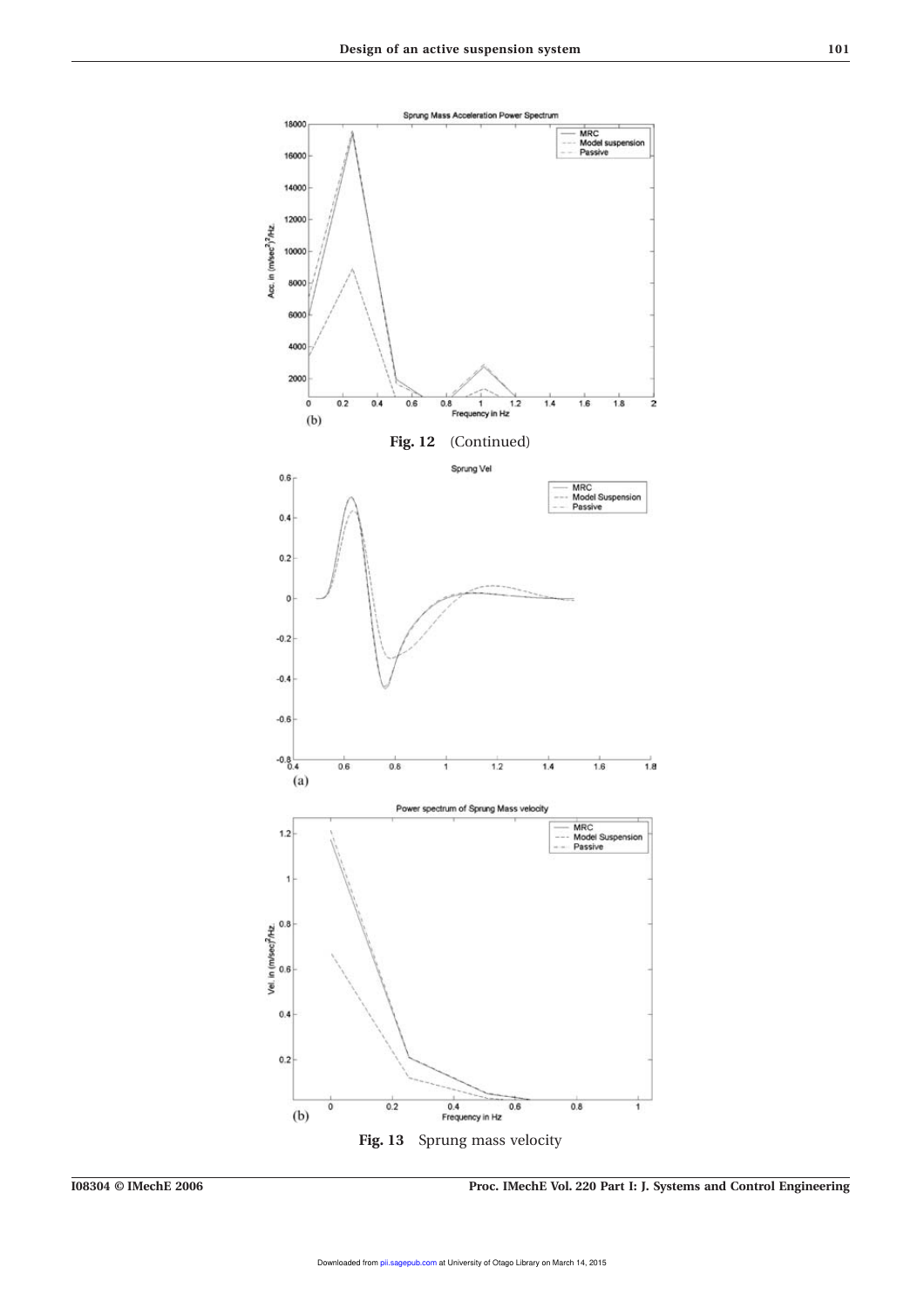described in equations (16), are given by equation is obtained

$$
\mathbf{A}_{\mathbf{d}} = \begin{pmatrix} 0 & 1 & 0 & 0 \\ \frac{-K}{M} & \frac{-C}{M} & \frac{K}{M} & \frac{C}{M} \\ 0 & 0 & 0 & 1 \\ \frac{K}{m} & \frac{C}{m} & \frac{-(K+K_{\mathbf{t}y})}{m} & \frac{-C}{m} \end{pmatrix}
$$
(17)

$$
\mathbf{B}_{\mathbf{d}} = \begin{pmatrix} 0 \\ \frac{1}{M} \\ 0 \\ 0 \end{pmatrix} \quad \mathbf{D}_{\mathbf{d}} = \begin{pmatrix} 0 \\ 0 \\ 0 \\ \frac{K_{\mathbf{t}\mathbf{y}}}{m} \end{pmatrix} \tag{18}
$$

Following the discussion in equations (5) and (6), the **Q** and **P** can be chosen as any  $(4 \times 4)$  positive definite real symmetric matrix. Hence the expression for  $\dot{V}(e)$ can be written as

$$
\dot{V}(e) = -(q_{11}e_1^2 + q_{22}e_2^2 + q_{33}e_3^2 + q_{44}e_4^2) + 2M_1 \quad (19) \qquad u > \frac{-K_{\text{sky}}x_2}{M} \left(\frac{1}{1/m + 1/M}\right)
$$

where For *k* For *k* For *k* 

$$
M_1 = [e]_{(1 \times 4)} [P]_{(4 \times 4)}
$$
  
 
$$
\times [A_d x + B_d u + D_d r - f(x, u, t)]_{(4 \times 4)} < 0 \quad (20)
$$
  
 
$$
u < \frac{-K_{\text{sky}} x_2}{M} \left( \frac{1}{1/m + 1/M} \right)
$$

In equation (20),  $e$  represents the error vector for all four-state variables as defined in equation (3). By the Lyapunov stability criteria the expression for  $M_1$  must be negative by the choice of an appropriate  $\boldsymbol{u}$ . Upon simplifying the expression for  $M_1$  the following (22)

$$
\left(\sum_{i=1}^{4} e_{i} p_{2i}\right) \left[\frac{-1}{M} (K_{\text{sky}} x_{2} + u)\right] + \left(\sum_{i=1}^{4} e_{i} p_{4i}\right) \frac{1}{m} u < 01
$$
\n(21)

In equation (21),  $e_i$  and  $p_{ji}$  refer to the *i*th element and the ( *j, i*)th elements of the error matrix *e* and the positive definite matrix **P** respectively. The above inequality degenerates into a system of four inequalities based on the sign of  $(\sum_{i=1}^{4} e_i p_{2i})$  and  $(\sum_{i=1}^{4} e_i p_{4i})$ , each giving an upper or lower range of the value of *u*. Denoting  $(\sum_{i=1}^{4} e_i p_{2i})$  as  $k_1$  and  $\mathbf{B}_d = \begin{bmatrix} \overline{M} \\ \overline{D}_d \end{bmatrix}$  **b**<sub>d</sub> = 0 (18)  $(\sum_{i=1}^4 e_i p_{4i})$  as  $k_2$ , the following expressions for the value of *u* are obtained

For 
$$
k_1 > 0
$$
,  $k_2 > 0$   
\n
$$
u > \frac{-K_{\text{sky}} x_2}{M} \left( \frac{1}{1/m - 1/M} \right)
$$
\nFor  $k_1 > 0$ ,  $k_2 < 0$ 

$$
u>\frac{-K_{\rm sky}x_2}{M}\bigg(\frac{1}{1/m+1/M}\bigg)
$$

$$
\begin{aligned} &\text{for } k_1 < 0, \, k_2 > 0\\ & u < \frac{-K_{\text{sky}} x_2}{M} \bigg( \frac{1}{1/m + 1/M} \bigg) \end{aligned}
$$

For 
$$
k_1 < 0
$$
,  $k_2 < 0$   
\n
$$
u < \frac{-K_{\text{sky}}x_2}{M} \left( \frac{1}{1/M - 1/m} \right)
$$



**Proc. IMechE Vol. 220 Part I: J. Systems and Control Engineering I08304 © IMechE 2006**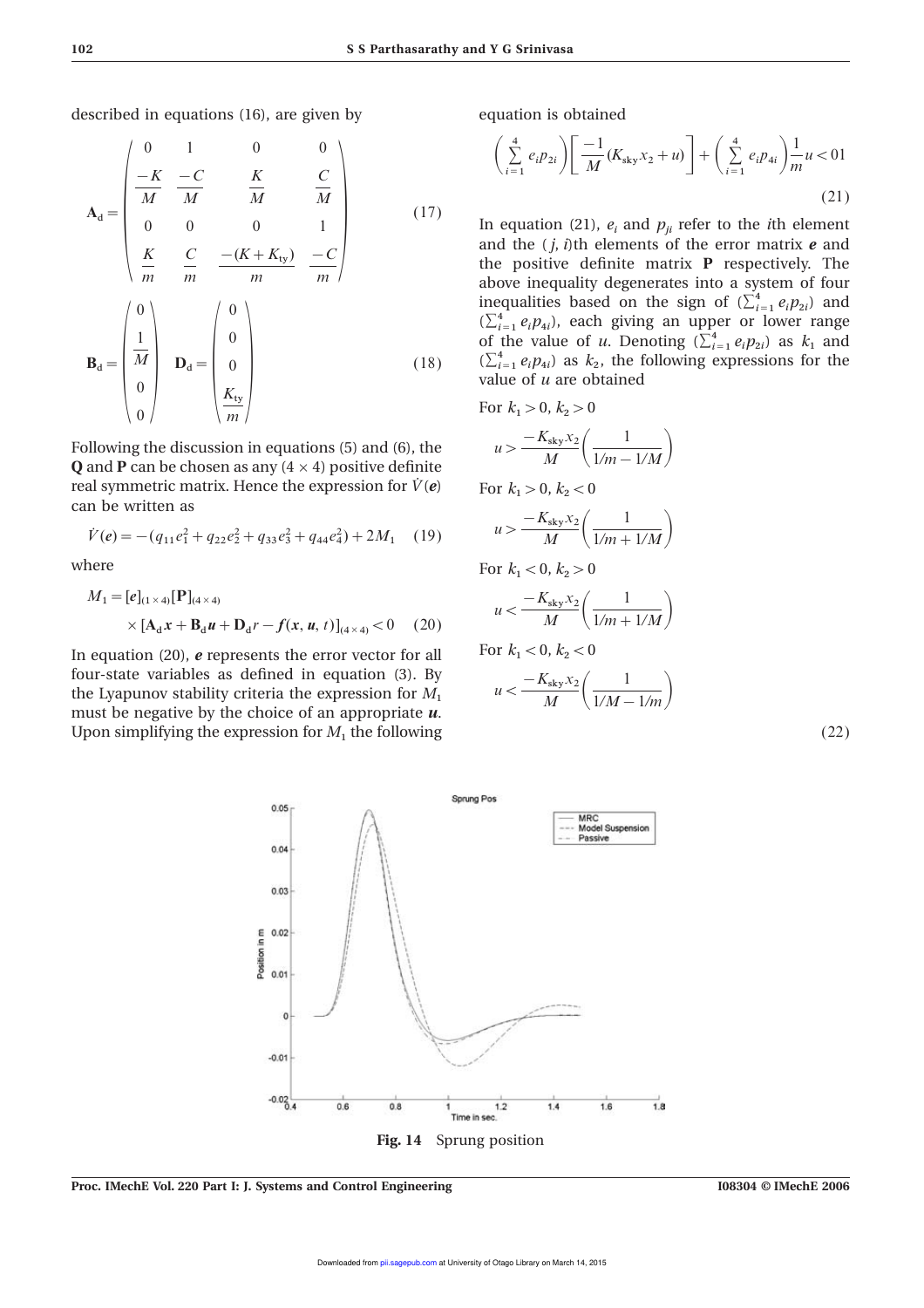This expression for the value of *u* in the different **5 MRC–SKYHOOK CASE: SIMULATION RESULTS** ranges of  $k_1$  and  $k_2$  denotes the solution for the MRC case that would force the response of a practical The theoretical formulation as presented in the preskyhook-based active suspension system to behave vious section has been tested by the time domain and like an ideal skyhook-based active suspension system. frequency domain simulations of the passive, practical As the expression for the control input is in terms of skyhook, ideal skyhook, and the MRC-based coninequalities, suitable constant amplification factors troller. The time domain simulation is for the passage may be chosen after evaluating the dynamic response. of the quarter-car suspension over a sinusoidal It can be noted from the expression for the controller bump of 5 cm radius and the frequency domain input for the MRC case that it depends only on the simulation is for a band-limited white noise input; sprung mass velocity like in the skyhook case. Thus these are shown in Figs 3(a) and 3(b) respectively. The the simplicity of the skyhook controller is preserved sprung mass (*M*) value is chosen to be 200 kg, the while ensuring better dynamic performance. unsprung mass (*m*) value to be 40 kg, the suspension

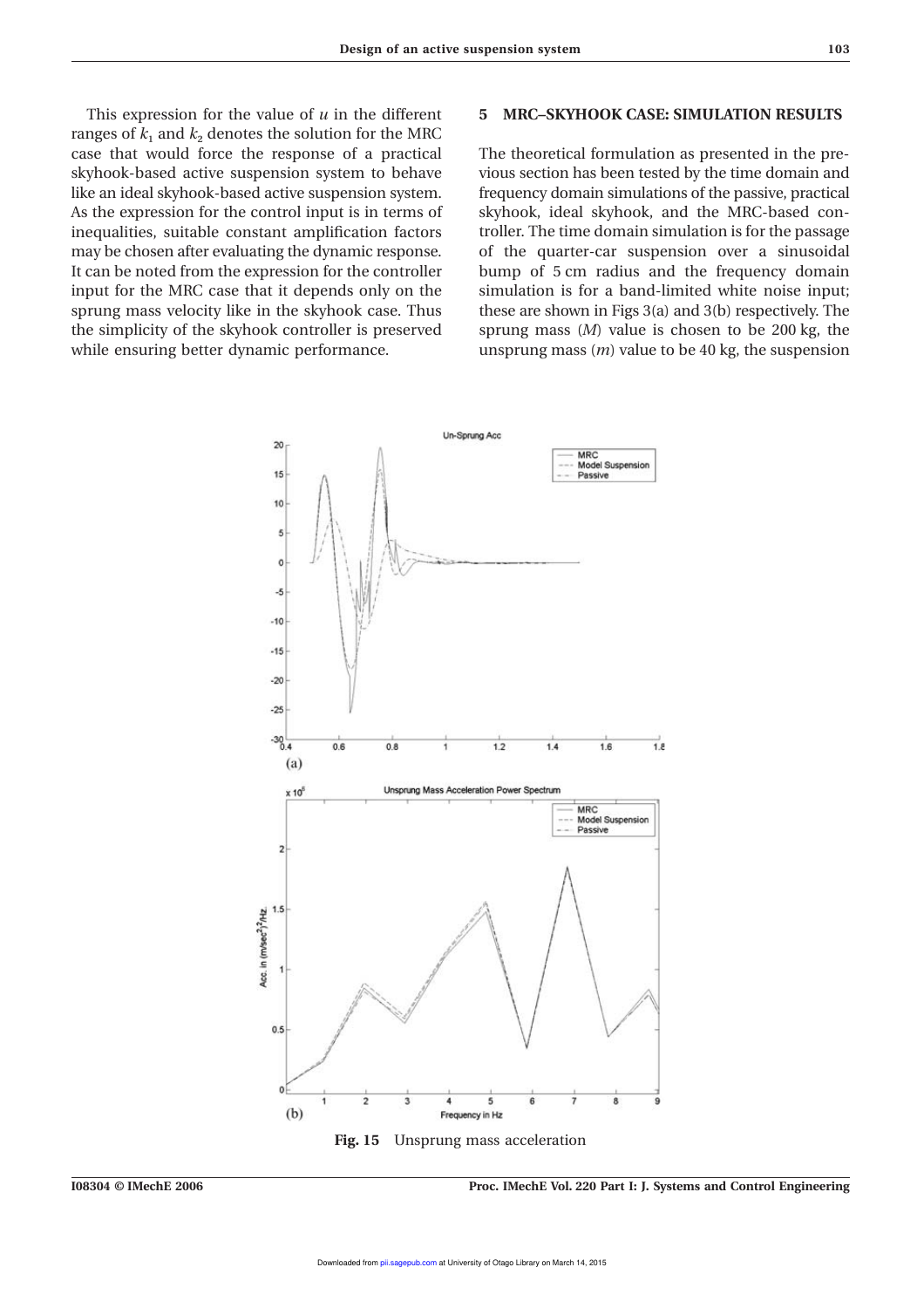damping coefficient to be 980 N s/m, and the tyre domain simulation and Figs 7(b), 8(b), 9(b), and stiffness to be 160 000 N/m for the purpose of the 10(b) of the frequency domain simulation it can be simulations. The results are filtered by a lowpass seen that the unsprung mass response is worse than filter to remove any high-frequency components. that of the practical skyhook case for the acceleration

from the time domain simulation and Figs 4(b) and same as that of the ideal and practical skyhook 5(b) from the frequency domain simulation that the cases in the time domain. This is expected due to sprung mass response is considerably better for the the unavoidable application of the reaction of the MRC case as compared to the passive suspension controller force input on the unsprung mass. response. The MRC response is better than the The controller force for the MRC case as compared practical skyhook case, as expected, and tends to that to that of the skyhook case is given in Fig. 11 for the of the ideal skyhook response. domain case.

stiffness (K) value to be  $16000 \text{ N/m}$ , the suspension From Figs 7(a), 8(a), 9(a), and 10(a) of the time Some of the simulation results are shown below. and velocity case, while in the suspension travel and It can be seen from Figs 4(a), 5(a), and 6 obtained the wheel position cases the response is nearly the



**Proc. IMechE Vol. 220 Part I: J. Systems and Control Engineering I08304 © IMechE 2006**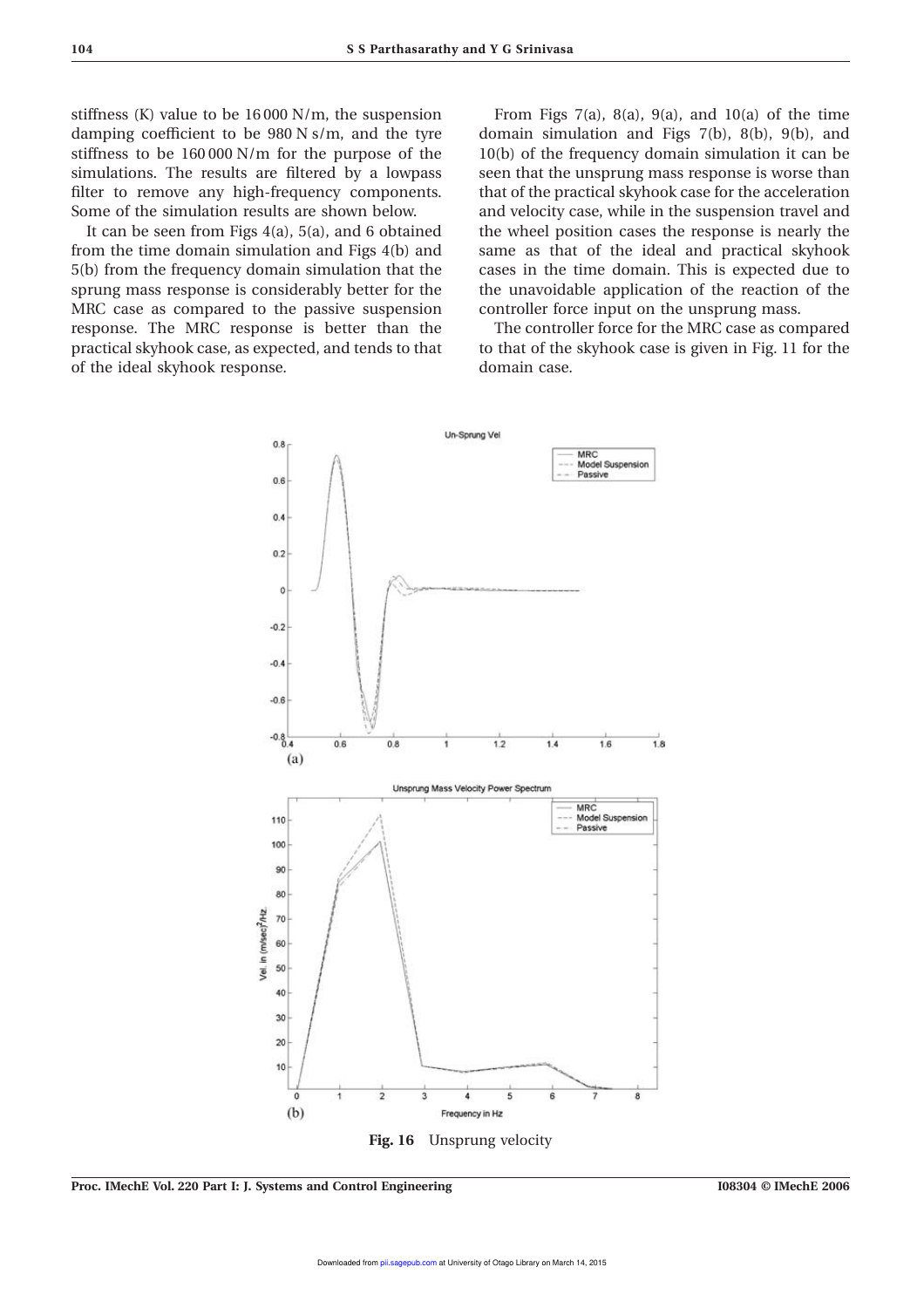## **6 MRC PROBLEM FORMULATION: VARIABLE** where **DESIGN CONSTANTS CASE**

*rhe MRC-based approach can also be used to make a given suspension behave as a suspension with* different design constants to achieve a better dynamic<br>system response. This is important in the case where<br>I required to the different in equation (3). By the system response. This is important in the case where  $\mu$  Lyapunov stability criteria the expression for  $M_1$  must<br>practical constraints impose restrictions on the practical constraints impose restrictions on the benegative by the choice of an appropriate  $\boldsymbol{u}$ . Upon designer to choose an appropriate damping constant simplifying the expression spring stiffness. The dynamic equations for the inequality is obtained or spring stiffness. The dynamic equations for the quarter-car plant are the same as those described in equations  $(8)$  to  $(11)$ . For the model reference system the equations would be similar to the following equations, with only the damping, stiffness values being different from that of the plant

$$
\dot{x}_{1d} = x_{2d} \tag{23}
$$

$$
\dot{x}_{2d} = \frac{1}{M} [K(x_{3d} - x_{1d}) + C_d (x_{4d} - x_{2d})]
$$
 (24)

$$
\dot{x}_{3d} = x_{4d} \tag{25}
$$

$$
\dot{x}_{4d} = \frac{1}{m} [K_{\text{ty}}(r - x_{3d}) - K(x_{3d} - x_{1d}) - C_d(x_{4d} - x_{2d})]
$$

As a representative case only the damping coefficient of the model system is chosen to be different from that of the plant. Following the treatment given in *u* <  $\left(\frac{N}{M} - \frac{N}{m}\right)\left(\frac{1}{1/m - 1/M}\right)$  section 4 for the ideal–practical skyhook system the expression for  $\dot{V}(e)$  is obtained as

$$
\dot{V}(e) = -(q_{11}e_1^2 + q_{22}e_2^2 + q_{33}e_3^2 + q_{44}e_4^2) + 2M_1
$$
\n(2)

$$
M_1 = [e]_{(1 \times 4)} [P]_{(4 \times 4)}
$$
  
 
$$
\times [A_d x + B_d u + D_d r - f(x, u, t)]_{(4 \times 4)} < 0 \quad (28)
$$

In equation (28), *e* represents the error vector for all simplifying the expression for  $M_1$  the following

$$
\frac{-\left(\sum_{i=1}^{4} e_{i} p_{2i}\right)}{M} \left[ (C_{d} - C)(x_{2} - x_{4}) + u \right] + \frac{\left(\sum_{i=1}^{4} e_{i} p_{4i}\right)}{m} \left[ (C_{d} - C)(x_{2} - x_{4}) - u \right] < 0 \tag{29}
$$

In equation (29),  $e_i$  and  $p_{ji}$  refer to the *i*th element and the ( *j, i*)th elements of the error matrix **e** and the positive definite matrix **P** respectively. The above inequality degenerates into a system of four 4d (25) and inequalities based on the signs of the  $(\sum_{i=1}^{4} e_i p_{2i})$  and the  $(\sum_{i=1}^{4} e_i p_{4i})$  terms, which upon solution give the expressions for the control force input. Denoting  $(\sum_{i=1}^{4} e_i p_{21})$  as  $k_1$  and  $(\sum_{i=1}^{4} e_i p_{41})$  as  $k_2$ , the following (26) expressions for the value of *u* are obtained

or 
$$
k_1 > 0
$$
,  $k_2 > 0$   

$$
u < \left(\frac{N}{M} - \frac{N}{m}\right) \left(\frac{1}{1/m - 1/M}\right)
$$

 $k_1 > 0, k_2 < 0$ 

(27) 
$$
u > -\left(\frac{N}{M} + \frac{N}{m}\right)\left(\frac{1}{1/m + 1/M}\right)
$$



**I08304 © IMechE 2006 Proc. IMechE Vol. 220 Part I: J. Systems and Control Engineering**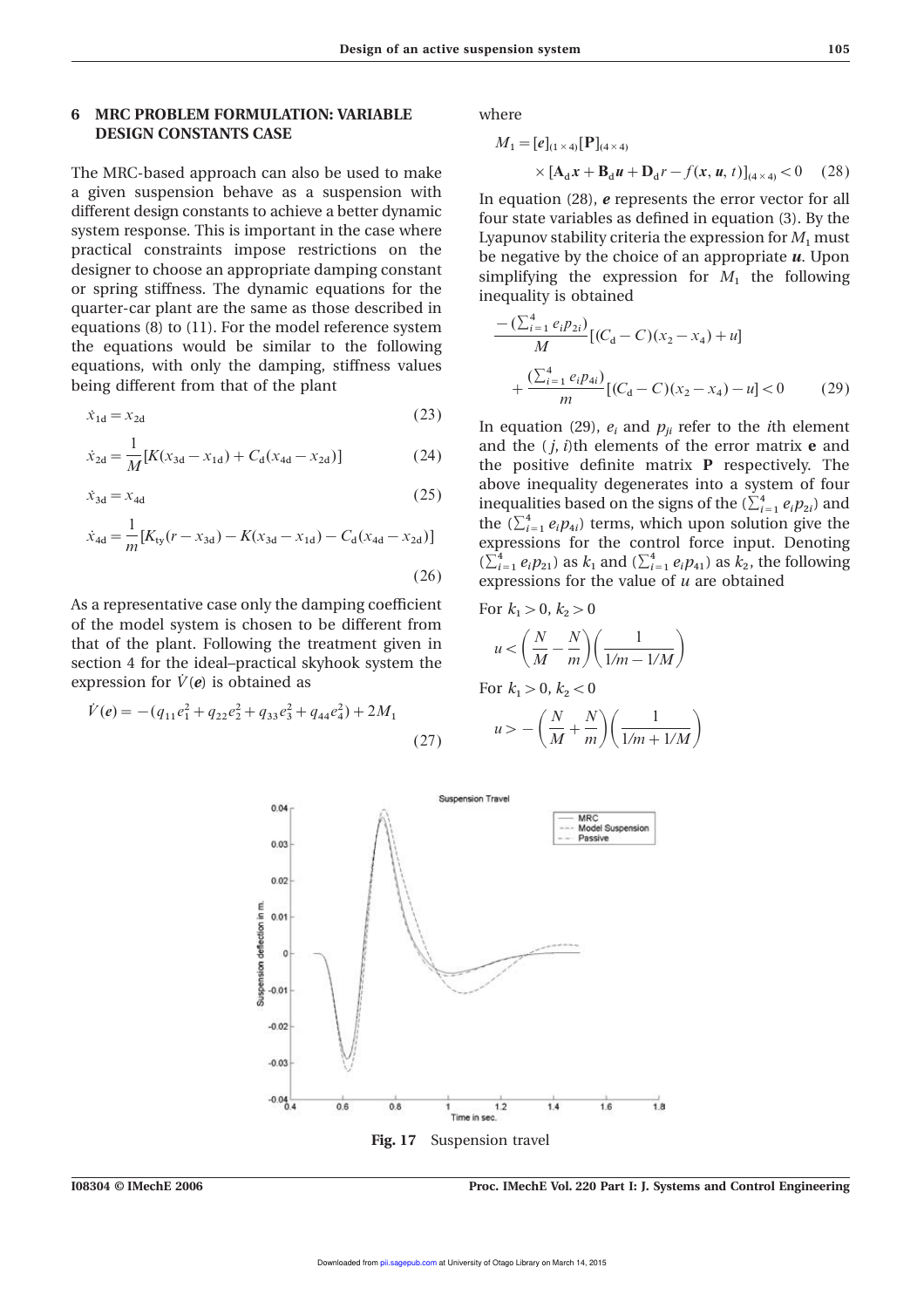For  $k_1 < 0, k_2$ 

$$
u < \left(\frac{N}{m} - \frac{N}{M}\right) \left(\frac{1}{1/M - 1/m}\right)
$$

 $k_1$  < 0,  $k_2$  > 0

$$
u < -\left(\frac{N}{M} + \frac{N}{m}\right) \left(\frac{1}{1/m + 1/M}\right)
$$
\n(30)

ranges of  $k_1$  and  $k_2$  denotes the solution for the variables.

MRC case that would force the response of a given suspension system with a damping constant *C* to behave like a suspension system with a damping  $\frac{1}{1/M-1/m}$  behave like a suspension system with a damping constant of *C*<sub>d</sub>. As the expression for the control input is in terms of inequalities suitable constant amplification factors may be chosen after evaluating the dynamic response. It can be seen from the expression for the controller input that it depends only on the velocity variables of the sprung mass as well as the unsprung mass as only the damping (30) value of the model system is different from that of the plant. This calls for a simpler controller than In equation (30), *N* stands for  $(C_d - C)(x_2 - x_4)$ . that of the traditional full state feedback controller, This expression for the value of  $u$  in the different which calls for the measurement of all the state



**Proc. IMechE Vol. 220 Part I: J. Systems and Control Engineering I08304 © IMechE 2006**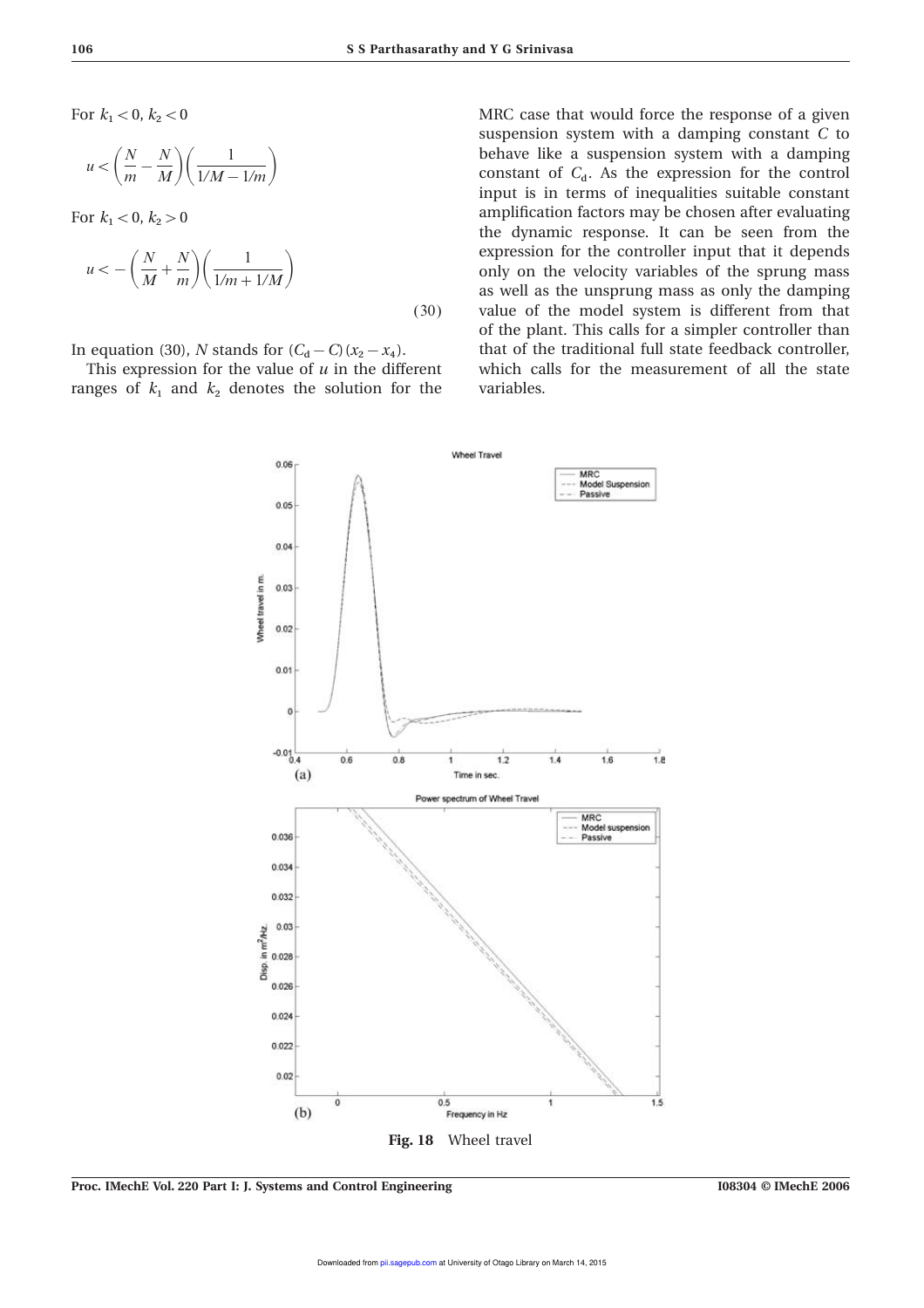

# **7 MRC VARIABLE DAMPING CASE: SIMULATION** for the measurement of the different dynamic vari-

vious section has been tested by the time domain and the simulation results. simulation of the passive, model suspension and the MRC-based controller. The plant damping, mass, and stiffness values are kept the same as those given in section 5. The model suspension is assumed to have a damping value *C*<sub>d</sub> of 4670 N s/m. Some of the **REFERENCES** simulation results are shown below.

It can be seen from Figs 12(a), 13(a), and 14 of **1 Hrovat, D.** Survey of advanced suspension develop-<br>the time domain and Figs 12(b) and 13(b) of the **1** Hrovat, and related ontimal control applications frequency domain that the sprung mass response is *Automatica*, 1997, **33**(10), 1781–1817. to the passive suspension response. The MRC some background. *IEE Proc. on Control Theory*<br>response is naturally worse than that of the model *Applics*, 1995, 142(2), 123–160. response is naturally worse than that of the model

Figs 15(b), 16(b), and 18(b) of the frequency domain<br>it can be seen that the unsprung mass response is  $\frac{1996}{\text{A}}$  **Karnoph D** Active worse than both the plant as well as the model pension systems. *Veh. System Dynamics*, 1983, 12, suspension. The expression for the controller force 291–316. for the MRC case is given in Fig. 19. **5 Sunwoo, M.** and **Cheok, K.C.** Model reference

From the simulation results it is observed that the **1993**, **36**(2), 161–170.<br>**7 Kosut, R. L.** Sub-optimal control of linear time-MRC-based systems provide a better dynamic per- invariant systems subject to control structure conformance without any increase in the complexity straints. *IEEE Trans. Autom. Control*, 1970, **AC-15**(5), of the controller or the number of sensors required 557–563.

**RESULTS** ables. This approach towards the design of active suspensions can be further pursued for a practical The theoretical formulation as presented in the pre- set-up that could validate the theoretical predictions

- ments and related optimal control applications.
- 2 Appleyard, M. and Wellstead, P. E. Active suspension:
- **3 Srinivasa, Y. G.** and **Teja, R.** Investigations on the stochastically optimal PID controller for a linear stochastically optimal PID controller for a linear From Figs 15(a) to 18(a) of the time domain and quarter car road vehicle model. *Veh. System Dynamics*,
	- 4 **Karnopp, D.** Active damping in road vehicle sus-
	- adaptive control for vehicle active suspension systems. *IEEE Trans. Ind. Electronics*, 1991, **38**(3), 217–222.
- **6 Nagai, M.** Recent researches on active suspension for **8 CONCLUSION** ground vehicles. *Jap. Soc. Mech. Engrs Int. J. Ser. C*,
	-